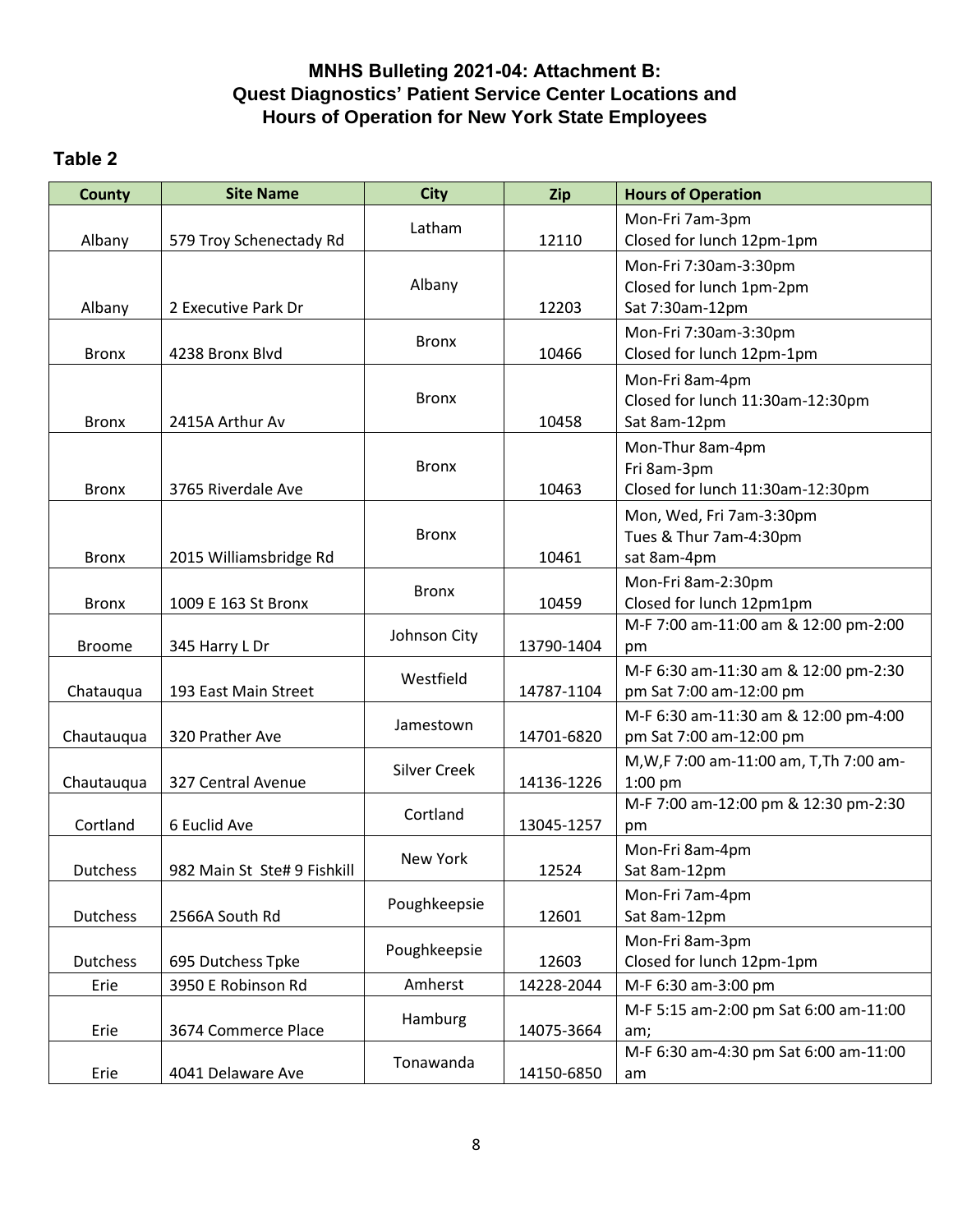| Erie         | 1106 Union Rd             | <b>West Seneca</b>  | 14224-3450 | M-F 8:00 am-6:00 pm Sat 6:00 am-11:00<br>am |
|--------------|---------------------------|---------------------|------------|---------------------------------------------|
|              |                           |                     |            | M-F 6:00 am-4:00 pm Sat 6:00 am-11:00       |
| Erie         | 5340 Transit Rd           | Depew               | 14043-4334 | am                                          |
| Erie         | 3842 Harlem Rd            | Cheektowaga         | 14215-1935 | M-F 6:30 am-4:00 pm                         |
|              |                           | East Aurora         |            | M-F 5:30 am-9:30 am & 10:00 am-1:30 pm      |
| Erie         | 268 Main St               |                     | 14052-1637 | Sat 6:00 am-11:00 am                        |
| Erie         | 4845 Transit Rd           | Lancaster           | 14043-4783 | M-F 5:00 am-1:30 pm                         |
| Erie         | 264 Center Rd             | <b>West Seneca</b>  | 14224-1947 | M-F 5:30 am-2:00 pm                         |
| Erie         | 1317 Jefferson Ave        | <b>Buffalo</b>      | 14208-2102 | M-F 9:00 am-4:30 pm                         |
|              |                           | Amherst             |            | M-F 6:30 am-4:00 pm, Sat 6:00 am-11:00      |
| Erie         | 4181 Transit Rd           |                     | 14221-7206 | am                                          |
| Erie         | 1779 Walden Ave           | Cheektowaga         | 14225-4930 | M-F 5:30 am-1:30 pm                         |
| Erie         | 2629 Delaware Ave         | <b>Buffalo</b>      | 14216-1722 | M-F 5:00 am-1:00 pm                         |
| Erie         | 3500 Main St              | Amherst             | 14226-3120 | M-F 6:30 am-2:30 pm                         |
|              |                           | <b>Buffalo</b>      |            | M-F 6:30 am-3:00 pm Sat 6:00 am-11:00       |
| Erie         | 455 Delaware Ave          |                     | 14202-1514 | am                                          |
|              |                           | Amherst             |            | M-F 6:00 am-5:00 pm, Sat 6:00 am-11:00      |
| Erie         | 3620 Sheridan Dr          |                     | 14226-1631 | am                                          |
| Erie         | 12845 Broadway St         | Alden               | 14004-1223 | M-F 6:15 am-2:00 pm                         |
| Erie         | 1738 Grand Island Blvd    | <b>Grand Island</b> | 14072-2122 | M-F 6:00 am-2:00 pm                         |
| Erie         | 231 S. Cascade Dr         | Springville         | 14141-0000 | M-F 6:30 am-2:00 pm                         |
| Erie         | 2350 Maple Rd             | Amherst             | 14221-0000 | M-F 6:15 am-2:00 pm                         |
|              |                           | Johnstown           |            | Mon-Fri 7am-3pm                             |
| Fulton       | 86 Briggs St              |                     | 12095      | Closed for lunch 11am-12pm                  |
|              |                           | Watertown           |            | M-F 7:30 am-11:30 am & 12:00 pm-2:30        |
| Jefferson    | 1116 Arsenal St           |                     | 13601-2229 | pm                                          |
|              |                           | Brooklyn            |            | Mon-Fri 8am-5pm                             |
| Kings        | 100 Church Ave            |                     | 11218      | Sat 8am-1pm                                 |
|              |                           |                     |            | Mon-Thur 7am-3:30pm                         |
|              |                           | Brooklyn            |            | Fri-Sat 7am-1pm                             |
| Kings        | 1660 E 14th St. Suite LL2 |                     | 11229      | Sun 9am-1pm                                 |
|              |                           | Brooklyn            |            | Mon-Fri 8am-3pm                             |
| <b>Kings</b> | 82 Church Ave             |                     | 11218      | Closed for lunch 11:30am-12pm               |
| <b>Kings</b> | 1272 51st St              | Brooklyn            | 11219      | Mon-Fri 8am-3:30pm                          |
|              |                           | Brooklyn            |            | Mon-Fri 7am-2:30pm                          |
| Kings        | 15 Bay 29 St              |                     | 11214      | Sat 7am-1pm                                 |
|              |                           | Brooklyn            |            | Mon-Fri 8am-3:30pm                          |
| Kings        | 726 58 St, Lower level    |                     | 11220      | Sat 8am-2pm                                 |
|              |                           | Brooklyn            |            | Mon-Fri 8am-4pm                             |
| Kings        | 740 64th St               |                     | 11220      | Closed for lunch 12pm-1pm                   |
|              |                           | Brooklyn            |            | Mon-Fri 8am-5pm                             |
| Kings        | 7601 4th Ave              |                     | 11209      | Sat 7am-2pm                                 |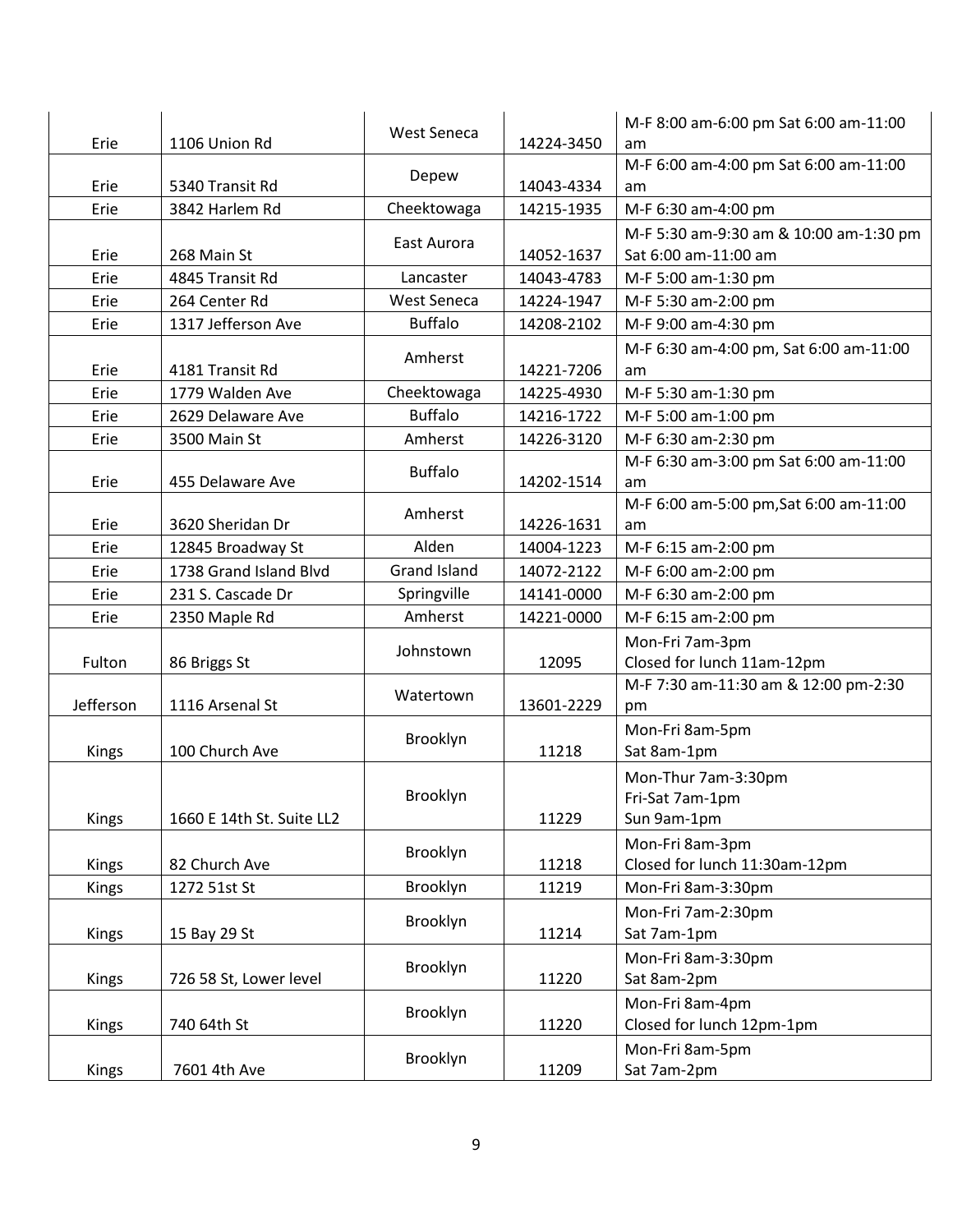| Kings      | 195 Montague St, 2nd<br>floor | Brooklyn        | 11201 | Mon-Fri 8am-5pm<br>Sat 8am-1pm                                   |
|------------|-------------------------------|-----------------|-------|------------------------------------------------------------------|
| Kings      | 447 Atlantic Ave              | Brooklyn        | 11217 | Mon-Fri 8am-5pm<br>Sat 8am-1pm                                   |
| Kings      | 224-226 Atlantic Ave          | Brooklyn        | 11201 | Mon-Fri 7am-5pm<br>sat 7am-1pm                                   |
| Kings      | 101 Broadway                  | Brooklyn        | 11211 | Mon-Fri 8am-4pm<br>Closed for lunch 12pm-1pm                     |
| Kings      | 147 Greenpoint Ave            | Brooklyn        | 11222 | Mon-Fri 7am-3pm<br>Sat 7am-12pm                                  |
| Kings      | 546 Eastern Pkwy              | Brooklyn        | 11225 | Mon-Fri 8am-5pm<br>Sat 8am-1pm                                   |
| Kings      | 233 Nostrand Avenue           | Brooklyn        | 11205 | Mon-Fri 8am-5pm<br>Sat 8am-1pm                                   |
| Kings      | 408 Rockaway Ave              | Brooklyn        | 11212 | Mon-Fri 7:30am-3pm<br>Closed for lunch 11am-12pm<br>Sat 7am-12pm |
| Kings      | 348 13 St                     | Brooklyn        | 11215 | Mon-Fri 7am-3pm<br>Sat 7am-1pm                                   |
| Kings      | 1416 Newkirk Ave              | Brooklyn        | 11226 | Mon-Fri 8am-4pm<br>Sat 8am-12pm                                  |
| Kings      | 2035 Ralph Ave                | Brooklyn        | 11234 | Mon-Fri 8am-4pm<br>Sat 7am-4pm                                   |
| Kings      | 3245 Nostrand Ave             | Brooklyn        | 11229 | Mon-Fri 8am-5pm<br>Sat 8am-1pm                                   |
| Kings      | 101 Pennsylvania Ave          | Brooklyn        | 11207 | Mon-Fri 8am-5pm<br>Sat 8am-1pm                                   |
| Montgomery | 1340 Riverfront Ctr           | Amsterdam       | 12010 | Mon-Fri 7am-3pm<br>Closed for lunch 11am-12pm                    |
| Nassau     | 2209 Merrick Rd               | Merrick         | 11566 | Mon, Wed, Fri 7am-3:30pm<br>Tues & Thur 7am-5pm<br>Sat 8am-12pm  |
| Nassau     | 4900 Merrick Rd               | Massapequa Park | 11762 | Mon-Fri 6am-3:30pm<br>Sat 6am-12pm                               |
| Nassau     | 850 Hicksville Rd             | New York        | 11783 | Mon-Fri 6am-2:30pm<br>Sat 6am-12pm                               |
| Nassau     | 101 S Bergen Pl               | Freeport        | 11520 | Mon, Tues, Thurs, Fri 7am-3pm<br>Wed 7am-1pm<br>Sat 7am-12pm     |
| Nassau     | 146A Manetto Hill Rd          | Plainview       | 11803 | Mon-Fri 6am-3pm<br>Sat 6am-12pm                                  |
| Nassau     | 269 Jericho Tpke              | Syosset         | 11791 | Mon-Fri 6am-4pm<br>Sat 6am-12pm                                  |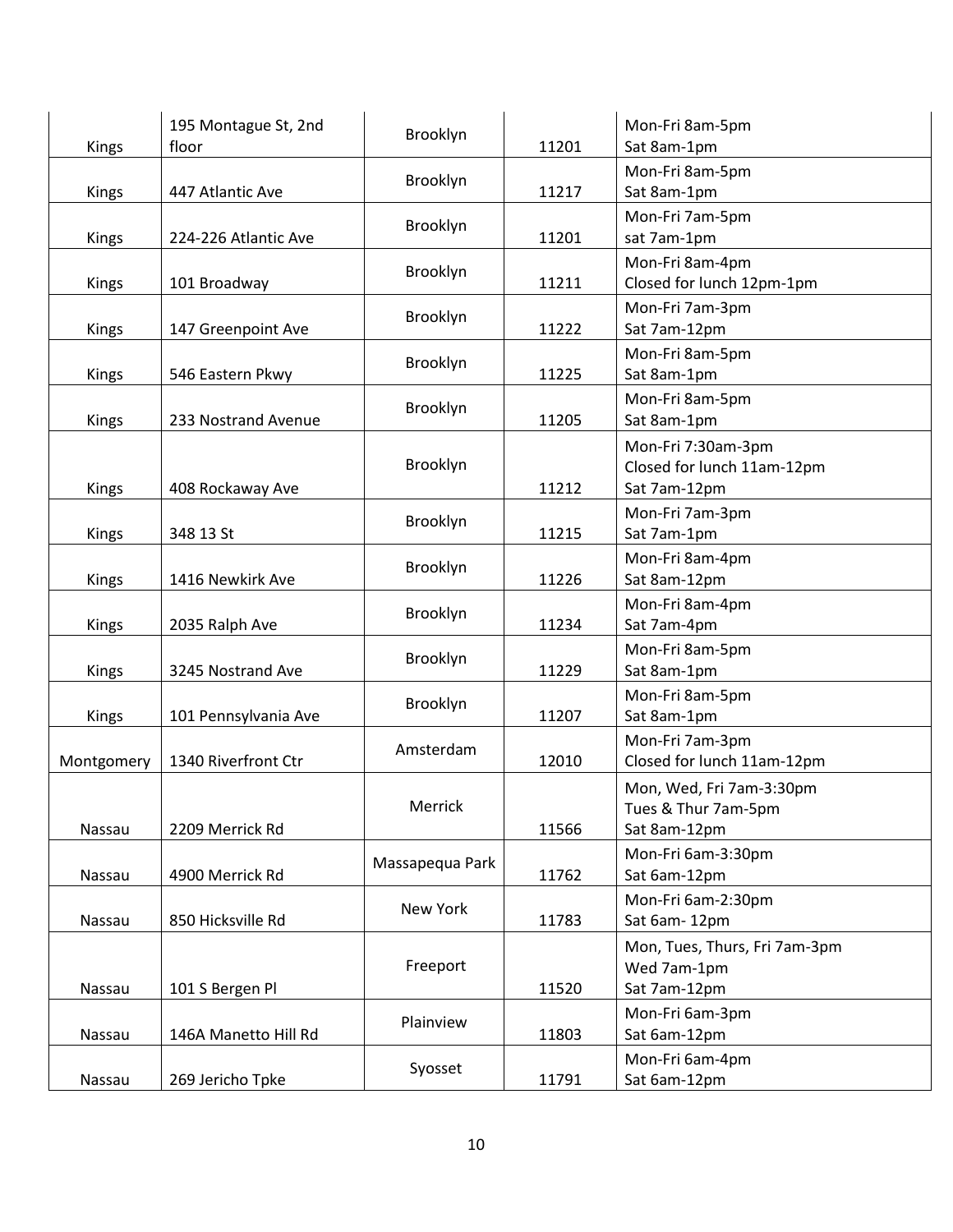| Nassau          | 4276 Hempstead Tpke            | Bethpage           | 11714     | Mon-Fri 6am-3:30pm<br>Sat 6am-12pm                           |
|-----------------|--------------------------------|--------------------|-----------|--------------------------------------------------------------|
| <b>Nassau</b>   | 2001 Marcus Ave, STE<br>98W    | Lake Success       | 11042     | Mon & Tues 7am-2pm<br>Wed-Fri 7am-3:30pm<br>Sat 7am-12pm     |
| Nassau          | 222 Rockaway Tpke              | Cedarhurst         | 11516     | Mon-Fri 7am-3:30pm<br>sat & Sun 7am-12pm                     |
| Nassau          | 265 Jericho Tpke               | <b>Floral Park</b> | 11001     | Mon-Fri 6:30am-3pm<br>Sat 6am-12pm                           |
| Nassau          | 520 Franklin Ave, Ste #104     | Garden City        | 11530     | Mon-Fri 6:30am-3pm<br>Sat 7am-12pm                           |
| <b>Nassau</b>   | 212 Station Plaza N.           | Mineola            | 11501     | Mon-Fri 7am-3pm<br>Closed for lunch 12pm-1pm<br>Sat 7am-12pm |
| Nassau          | 165 N Village Ave              | Rockville Centre   | 11570     | Mon-Fri 6:30am-3pm<br>Sat 6:30am-12pm                        |
| Nassau          | 1502 Old Northern Blvd         | Roslyn             | 11576     | Mon-Fri 7am-2pm<br>Sat 6am-12pm                              |
| New York        | 137 East 36th St. STE #7       | New York           | 10016     | Mon-Fri 8am-4pm                                              |
| New York        | 314 West 14th St, 3rd<br>Floor | New York           | 10014     | Mon-Thur 8am-5pm<br>Fri 8am-4pm<br>Sat 8am-12pm              |
| New York        | 139 Centre St #207             | New York           | 10013     | Mon-Sun 8am-4pm                                              |
| <b>New York</b> | 41 Elizabeth St                | New York           | 10013     | Mon-Fri 8am-4pm<br>Closed for lunch 12pm-1pm                 |
| New York        | 268 3rd Ave                    | New York           | 10010     | Mon-Fri 8am-4pm                                              |
| New York        | 2 West 86th St                 | New York           | 10024     | Mon-Fri 8am-4pm                                              |
| New York        | 331 West 57th St               | New York           | 10019     | Mon-Fri 8am-4pm<br>Closed for lunch 12pm-12:30pm             |
| New York        | 215 West 125th St              | New York           | 10027     | Mon-Fri 8:30am-5pm<br>Sat 9am-12pm                           |
| New York        | 224 East 96th St               | New York           | 10128     | Mon-Fri 8am-4pm<br>Sat 8am-12pm                              |
| New York        | 4071 Broadway                  | New York           | 10032     | Mon-Fri 8am-4pm                                              |
| New York        | 65 East 76th St                | New York           | 10021     | Mon-Fri 8am-4pm<br>Sat 8am-12pm                              |
| New York        | 115 East 57th St               | New York           | 10022     | Mon-Fri 8am-4pm<br>Sat 8am-12pm                              |
| New York        | 590 5th Ave                    | New York           | <b>NY</b> | Mon-Fri 8am-4pm<br>Closed for lunch 12pm-12:30pm             |
| New York        | 160 W 26th St                  | New York           | 10001     | Mon-Fri 8am-5pm                                              |
| New York        | 21 East 22nd St                | New York           | 10010     | Mon-Fri 8am-4:30pm<br>Sat 9am-12pm                           |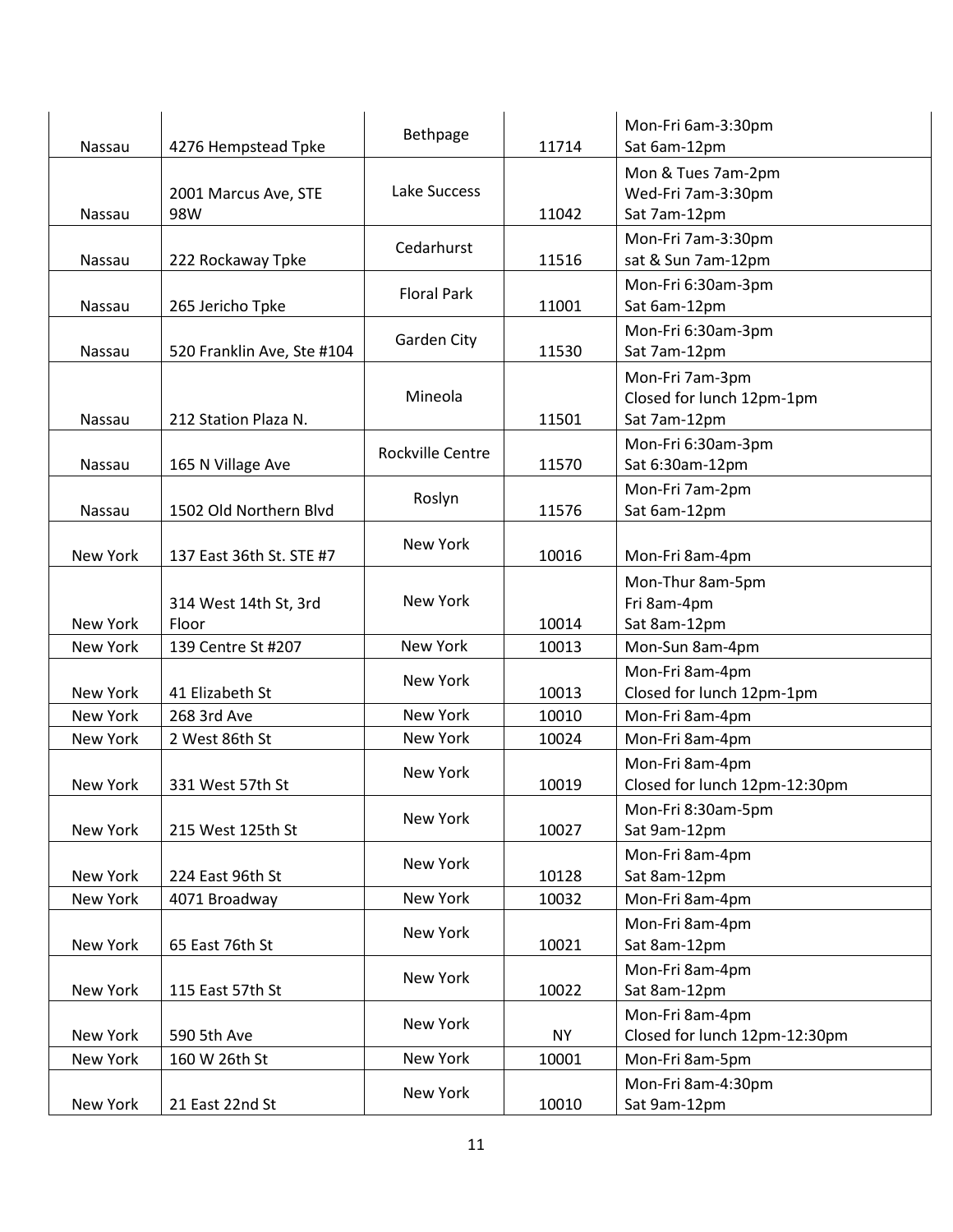|          |                                 | North          |            | M-F 5:00 am-1:00 pm Sat 6:00 am-11:00                             |
|----------|---------------------------------|----------------|------------|-------------------------------------------------------------------|
| Niagara  | 301 Meadow Dr                   | Tonawanda      | 14120-2819 | am                                                                |
| Niagara  | 742 Portage Rd                  | Niagara Falls  | 14301-1924 | M-F 6:00 am-1:45 pm                                               |
| Niagara  | 5891 S Transit Rd               | Lockport       | 14094-6305 | M-F 5:30 am-4:00 pm   Sa 6:00 am-11:00<br>am                      |
| Niagara  | 790 Center St                   | Lewiston       | 14092-1706 | M-F 5:30 am-1:00 pm, Sat 6:00 am-10:00<br>am;                     |
| Oneida   | 2002 Genesee St                 | Utica          | 13502-5628 | M-F 6:00 am-3:00 pm   Sa 7:00 am-11:00<br>am                      |
| Oneida   | 1790 Black River Blvd           | Rome           | 13440-2454 | M-F 6:30 am-11:30 am & 12:30 pm-2:00<br>pm                        |
| Onondaga | 1000 East Genesee St            | Syracuse       | 13210-1885 | M-F 7:30 am-3:30 pm                                               |
| Onondaga | 5366 W Genesee St               | Camillus       | 13031-2252 | M-W 7:30 am-12:30 pm & 1:00 pm-3:00<br>pm, Th, F 7:30 am-12:30 pm |
| Onondaga | 396 Grant Blvd.                 | Syracuse       | 13206-2601 | M-F 7:00 am-2:30 pm                                               |
| Onondaga | 138 E Genesee St                | Baldwinsville  | 13027-2720 | M-F 7:30 am-1:00 pm & 2:00 pm-4:00 pm,<br>Sat 9:00 am-12:00 pm    |
| Onondaga | 4820 W Taft Rd                  | Liverpool      | 13088-2806 | M-F 7:30 am-12:00 pm & 12:30 pm-3:45<br>pm, Sat 7:00 am-12:00 pm; |
| Orange   | 30 Hatfield Lane                | Goshen         | 10924      | Mon-Fri 7:30-4pm<br>Sat 8am-12pm                                  |
| Orange   | 791 Route 17M                   | Monroe         | 10950      | Mon-Fri 7am-3pm                                                   |
| Orange   | 347 Fullerton Ave               | Newburgh       | 12550      | Mon-Fri 6:30am-3pm<br>Sat 8am-12pm                                |
| Putnam   | 667 Stoneleigh Ave              | Carmel         | 10512      | Mon-Fri 7:30-3pm<br>Sat 8am-12pm                                  |
| Queens   | 44-02 Francis Lewis Blvd        | Bayside        | 11361      | Mon-Fri 7am-3:30pm<br>Sat 7am-1pm                                 |
| Queens   | 16624 Jamaica Ave               | Jamaica        | 11432      | Mon-Fri 8am-3pm<br>Sat 8am-12pm                                   |
| Queens   | 27-47 Crescent St               | Astoria        | 11102      | Mon-Fri 10am-2:30pm<br>Sat 10am-12pm                              |
| Queens   | 7010 Austin St                  | Forest Hills   | 11375      | Mon-Fri 7am-5pm<br>Sat 7am-4pm                                    |
| Queens   | 3014 37 St                      | Astoria        | 11103      | Mon-Fri 8am-3:30pm<br>Closed for lunch 11:30am-12:30pm            |
| Queens   | 6122 Fresh pond Rd              | Middle Village | 11379      | Mon-Fri 6:30am-3:30pm<br>Sat 7am-1pm                              |
| Queens   | 136-20 38 Ave Ste CFA           | Flushing       | 11354      | Mon-Fri 7am-3:30pm<br>Sat & Sun 8am-12pm                          |
| Queens   | 82-29 153rd Ave Howard<br>Beach | New York       | 11414      | Mon-Fri 7am-3pm<br>Sat 8am-1pm                                    |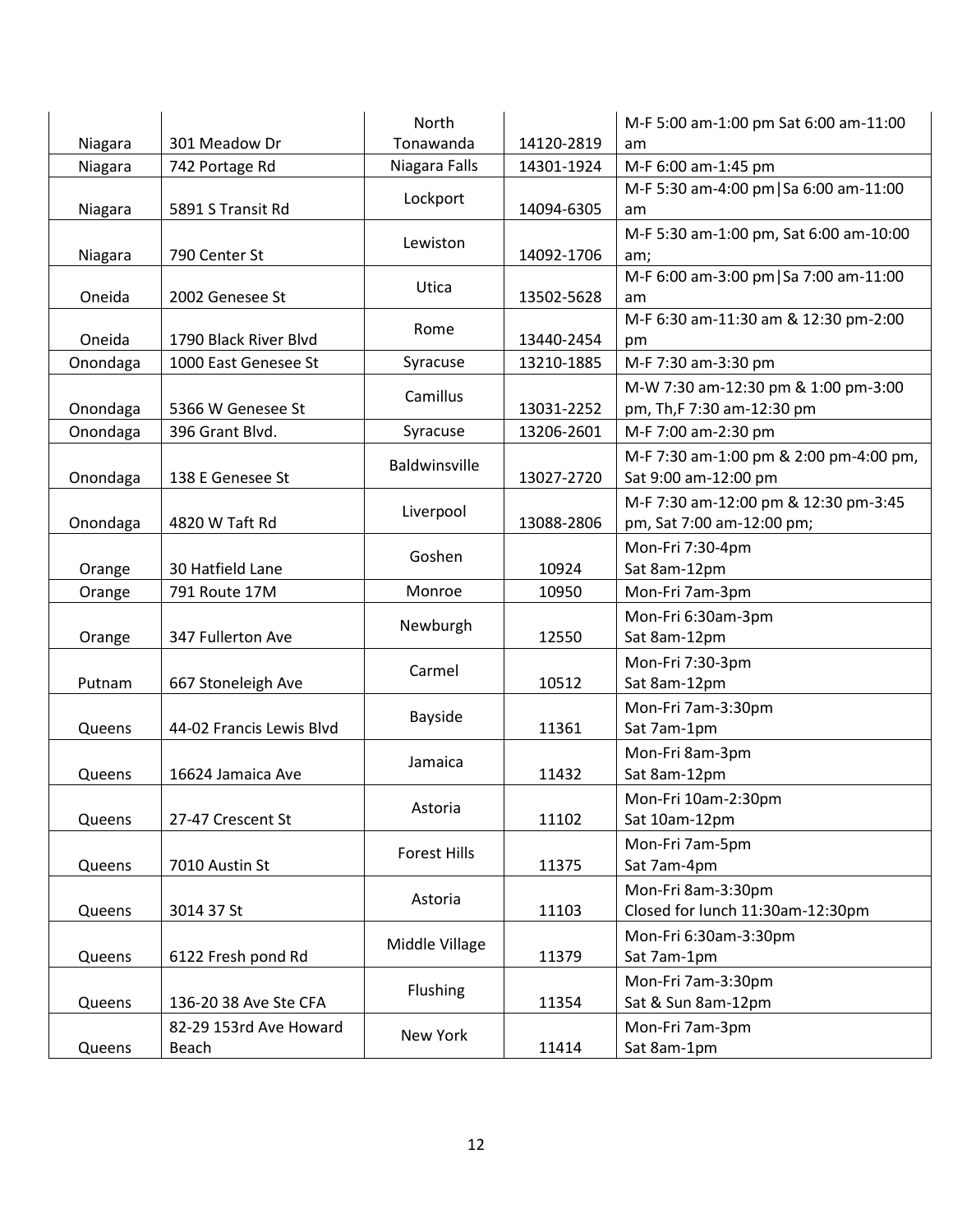| Richmond | 7001 Amboy Rd -<br><b>Tottenville Shopping</b><br>Center | Staten Island          | 10307 | Mon-Fri 7am-3:30pm<br>Sat 7am-1pm                                      |
|----------|----------------------------------------------------------|------------------------|-------|------------------------------------------------------------------------|
| Richmond | 651 Willowbrook Rd                                       | Staten Island          | 10314 | Mon-Fri 7am-3:30pm<br>Sat 7am-1pm                                      |
| Richmond | 653 Forest Ave                                           | Staten Island          | 10310 | Mon-Fri 7am-3:30pm                                                     |
| Richmond | 78 Todt Hill Rd                                          | Staten Island          | 10314 | Mon-Fri 7am-5pm<br>Sat 7am-1pm                                         |
| Richmond | 1460 Victory Blvd                                        | Staten Island          | 10310 | Mon-Fri 7am-3:30pm<br>Closed for lunch 11:30am-12;30pm<br>Sat 7am-12pm |
| Richmond | 3733 Richmond Ave                                        | Staten Island          | 10312 | Mon-Fri 7am-5pm<br>Sat 7am-4pm                                         |
| Richmond | 2627A Hylan Boulevard                                    | Staten Island          | 10306 | Mon-Fri 7am-3:30pm<br>Sat 7am-1pm                                      |
| Richmond | 1361 Hylan Blvd                                          | Staten Island          | 10305 | Mon-Fri 6:30am-4pm<br>Sat 7am-1pm                                      |
| Rockland | 978 Route 45, #202                                       | Pomona                 | 10970 | Mon-Fri 8am-4pm<br>Sat 8am-12pm                                        |
| Rockland | Route 59 & Hemion Rd                                     | Suffern                | 10901 | Mon-Fri 7:30am-3pm                                                     |
| Rockland | 151 Main St, Unit 307                                    | New City               | 10956 | Mon-Fri 6:30am-2pm<br>Sat 7:30am-11:30am                               |
| Rockland | 420 Market St                                            | Nanuet                 | 10954 | Mon-Fri 7:30am-4pm<br>Sat 8am-12pm                                     |
| Saratoga | 2106 Ellsworth Blvd                                      | Malta                  | 12020 | Mon-Fri 7am-3pm<br>Closed for lunch 11am-12pm                          |
| Suffolk  | 500 W Main St. #202-203                                  | New York               | 11702 | Mon-Fri 6:30am-2:30pm<br>Sat 6:30-12pm                                 |
| Suffolk  | 285 Sills Rd, Bldg #8 STE A                              | East Patchogue         | 11772 | Mon, wed, Fri 6am-2pm<br>Closed for lunch 11am-12pm                    |
| Suffolk  | 534 Montauk Hwy                                          | <b>Center Moriches</b> | 11934 | Mon-Fri 6am-2pm<br>Closed for lunch 11am-12pm                          |
| Suffolk  | 8 Saxon Rd, STE D                                        | <b>Bay Shore</b>       | 11706 | Mon-Fri 6am-3:30pm<br>Sat 6am-12pm                                     |
| Suffolk  | 160 Middle Rd                                            | Sayville               | 11782 | Mon-Fri 7am-3pm<br>Sat 7am-12pm                                        |
| Suffolk  | 175 E Main St                                            | Huntington             | 11743 | Mon-Fri 7am-3:30pm<br>Sat 7am-12pm                                     |
| Suffolk  | 2171 Jericho Tpke                                        | Commack                | 11725 | Mon-Fri 6am-3:30pm<br>Sat 7am-12pm                                     |
| Suffolk  | 490 Wheeler Rd                                           | Hauppauge              | 11788 | Mon-Fri 6am-1pm                                                        |
| Suffolk  | 222 Middle Country Rd                                    | Smithtown              | 11787 | Mon-Fri 6am-3:30pm<br>Sat 6am-12pm                                     |